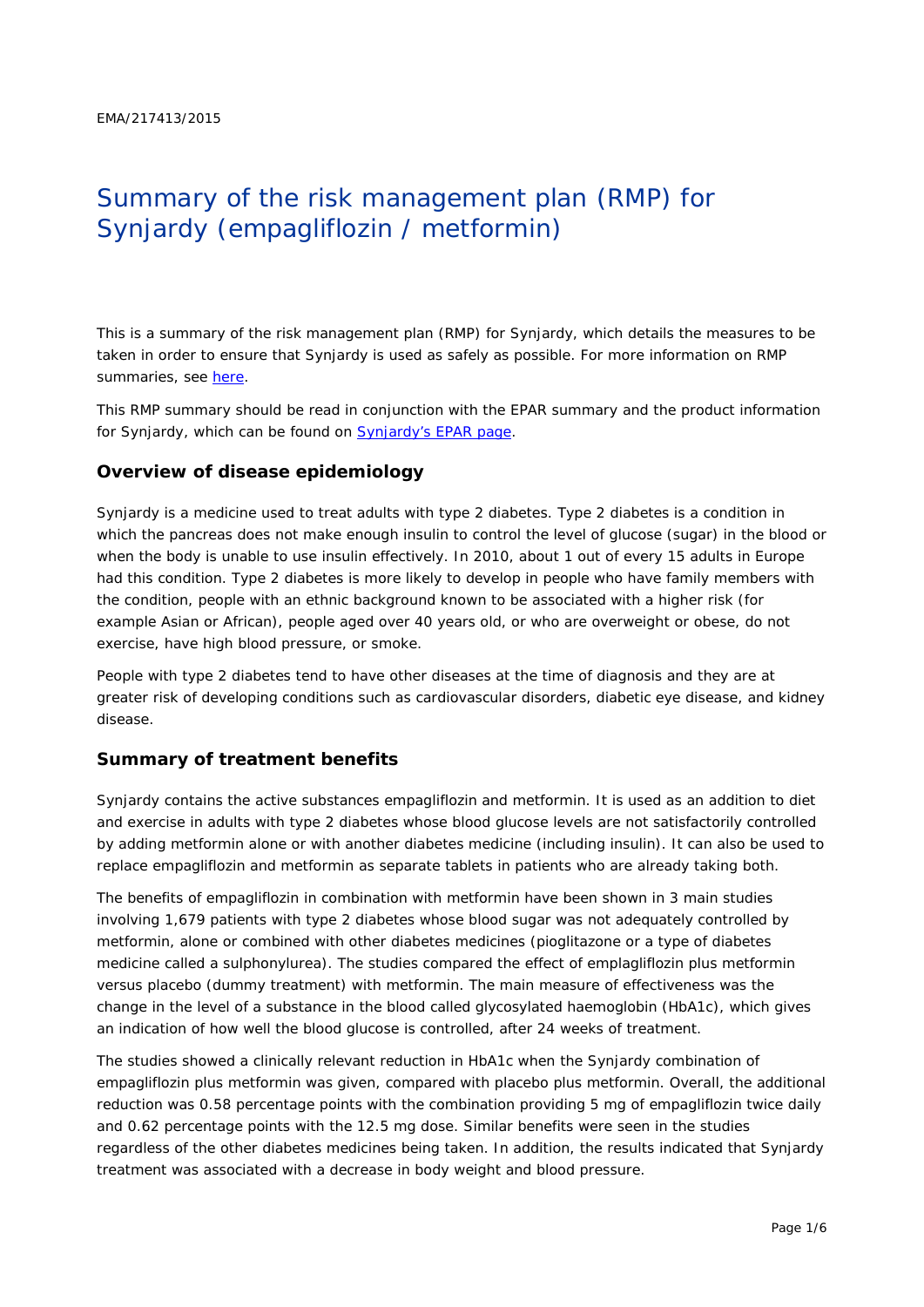Supportive evidence was provided from several further studies. Some of these were continuations of the main studies that suggested the benefits of the medicine continued with longer therapy. Studies also indicated Synjardy was as effective as empagliflozin and metformin taken separately, and that the combination helped reduce HbA1c when added to treatment including insulin.

# **Unknowns relating to treatment benefits**

It is not known if the effects of Synjardy on blood pressure and body weight reduction will, if sustained, provide a significant additional reduction in the risk of conditions such as heart attacks and strokes. It is not known if children (younger than 18 years) with type 2 diabetes would have a similar treatment benefit profile to adult patients. Synjardy has also not been studied in patients taking a class of injectable diabetes medicines called glucagon-like peptide 1 (GLP-1) analogues.

# **Summary of safety concerns**

| <b>Risk</b>                         | What is known                                                                                                                                                                                                                                                                                                                 | Preventability                                                                                                                                                                                                                                                                                                                                                                                                                                                                                                                                                                                         |
|-------------------------------------|-------------------------------------------------------------------------------------------------------------------------------------------------------------------------------------------------------------------------------------------------------------------------------------------------------------------------------|--------------------------------------------------------------------------------------------------------------------------------------------------------------------------------------------------------------------------------------------------------------------------------------------------------------------------------------------------------------------------------------------------------------------------------------------------------------------------------------------------------------------------------------------------------------------------------------------------------|
| Urinary tract<br>infection          | Because empagliflozin increases the<br>amount of sugar in the urine, it may<br>encourage the growth of bacteria.<br>In studies to license Synjardy, the<br>percentage of patients who had urinary<br>tract infection was comparable between<br>those given Synjardy (11.9%) and those<br>given placebo and metformin (12.3%). | Patients should drink plenty of water and<br>other liquids, urinate often, and wipe<br>themselves carefully after a bowel<br>movement, particularly if they have<br>previously had urinary tract infections.<br>Serious infections may be caused by<br>abnormalities in the urinary system,<br>which could lead to permanent kidney<br>damage. If patients have recurring<br>infections, they should talk with their<br>doctor who may consider additional<br>tests.<br>In addition, temporary interruption of<br>Synjardy may be considered in patients<br>with complicated urinary tract infections. |
| Genital<br>infection                | In studies to license Synjardy, the<br>percentage of patients who had genital<br>infection was higher among those given<br>Synjardy (6.7%) than those given<br>placebo and metformin (1.5%).<br>Genital infection may be more likely in<br>women than in men.                                                                 | Preventive measures for genital infection<br>are similar to those described above for<br>urinary tract infections.                                                                                                                                                                                                                                                                                                                                                                                                                                                                                     |
| Fluid loss<br>(volume<br>depletion) | Because of the way the empagliflozin<br>component in Synjardy works, which<br>encourages urination, less than about 1<br>patient in 100 may experience symptoms<br>related to fluid loss or dehydration<br>(including low blood pressure and<br>dizziness). Symptoms may be more                                              | Doctors should take extra care when<br>prescribing Synjardy to patients in whom<br>a drop in blood pressure due to fluid loss<br>could pose a risk, such as patients with<br>known cardiovascular disease, patients<br>who have had low blood pressure while<br>taking blood pressure medicines, or                                                                                                                                                                                                                                                                                                    |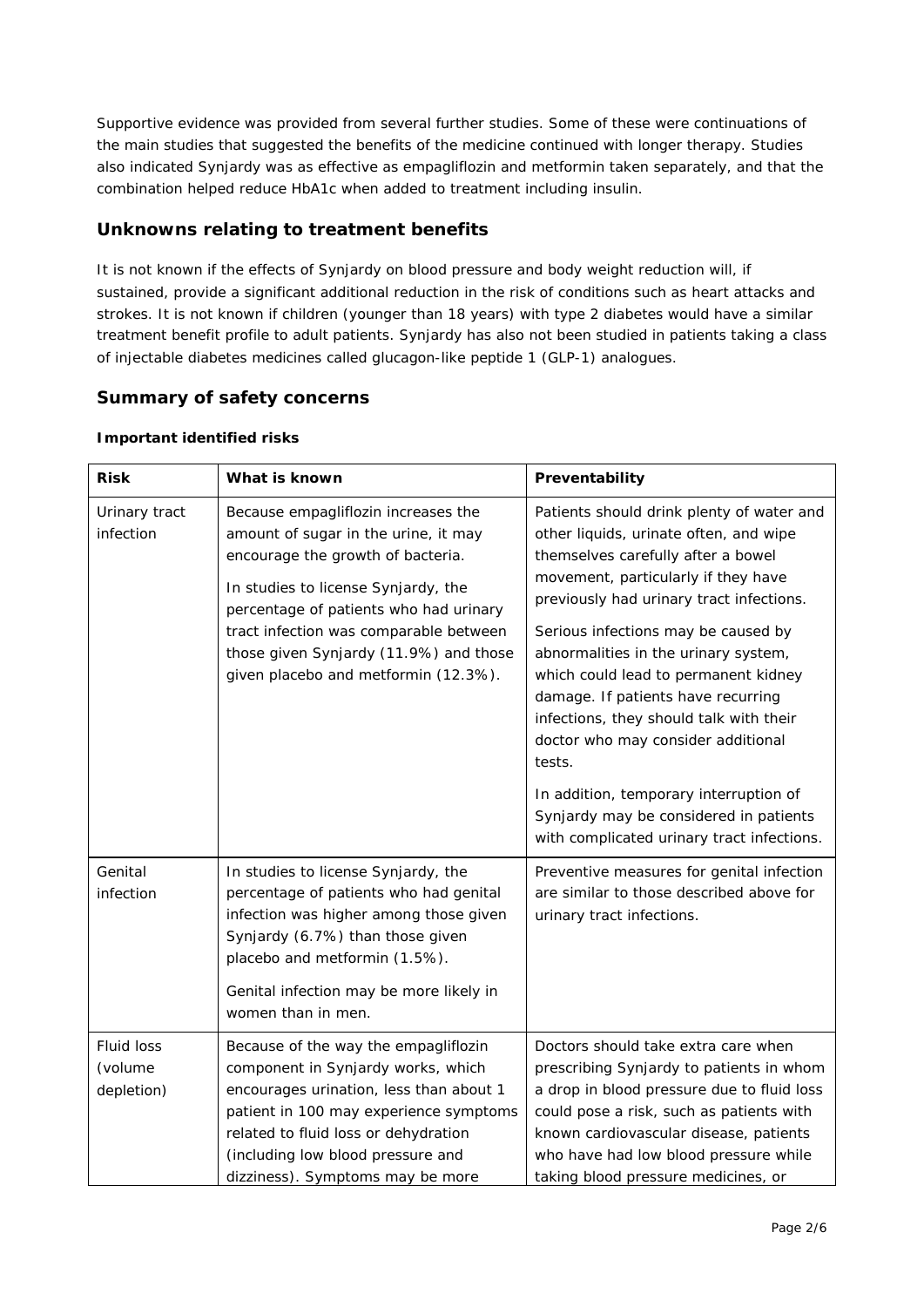| <b>Risk</b>                                                                              | What is known                                                                                                                                                                                                                                                                                                                                                                                                                                                                                                                                                                                                                                                                    | Preventability                                                                                                                                                                                                                                                                                                  |
|------------------------------------------------------------------------------------------|----------------------------------------------------------------------------------------------------------------------------------------------------------------------------------------------------------------------------------------------------------------------------------------------------------------------------------------------------------------------------------------------------------------------------------------------------------------------------------------------------------------------------------------------------------------------------------------------------------------------------------------------------------------------------------|-----------------------------------------------------------------------------------------------------------------------------------------------------------------------------------------------------------------------------------------------------------------------------------------------------------------|
|                                                                                          | common in patients aged 75 years and<br>older.                                                                                                                                                                                                                                                                                                                                                                                                                                                                                                                                                                                                                                   | patients aged 75 years of age or older.<br>Where patients have another condition<br>that may cause fluid loss (e.g.<br>gastrointestinal illness) careful<br>monitoring of fluid status is needed.<br>Temporarily stopping treatment with<br>Synjardy should be considered until any<br>fluid loss is corrected. |
| Build-up of<br>acids and<br>lactate in body<br>tissues and<br>blood<br>(lactic acidosis) | Lactic acidosis is a very rare but serious<br>condition due to a build-up of lactic acid<br>in the blood that can occur in patients<br>taking metformin-containing medicines.<br>This occurs primarily in patients whose<br>kidneys are not working properly, who<br>have a severe infection or are<br>dehydrated, who have diabetic<br>ketoacidosis (a complication of diabetes<br>with high blood sugar, rapid weight loss,<br>nausea or vomiting), who have severe<br>circulatory problems such as 'shock',<br>who have liver problems or who drink<br>alcohol to excess.<br>In studies to license Synjardy, 2 patients<br>given the medicine experienced lactic<br>acidosis. | Synjardy should not be used by patients<br>at high risk of lactic acidosis.<br>If lactic acidosis is suspected during<br>treatment with Synjardy, treatment<br>should be immediately discontinued and<br>the patient should be admitted to the<br>hospital.                                                     |
| Low blood<br>sugar levels<br>(hypoglycaemia<br>with insulin<br>and/or<br>sulphonylureas) | A few patients may experience low blood<br>sugar levels due to treatment with<br>Synjardy. The risk of low blood sugar is<br>increased when a patient is also taking<br>other medicines known to cause low<br>blood sugar levels (insulin or<br>sulphonylureas).<br>In studies to license Synjardy, low blood<br>sugar in patients also taking insulin<br>and/or sulphonylureas occurred in<br>30.6% of those given Synjardy and<br>27.9% of those not given this medicine.                                                                                                                                                                                                      | A lower dose of insulin or a<br>sulphonylurea may be required to reduce<br>the risk of low blood sugar when used in<br>combination with Synjardy.                                                                                                                                                               |

## *Important potential risks*

| <b>Risk</b>                                  | What is known                                                                                                             |
|----------------------------------------------|---------------------------------------------------------------------------------------------------------------------------|
| Cancer of the kidney<br>and bladder (urinary | An increased risk of kidney cancer with empagliflozin was seen in one study in<br>male mice, though not in other animals. |
| tract carcinogenicity)                       |                                                                                                                           |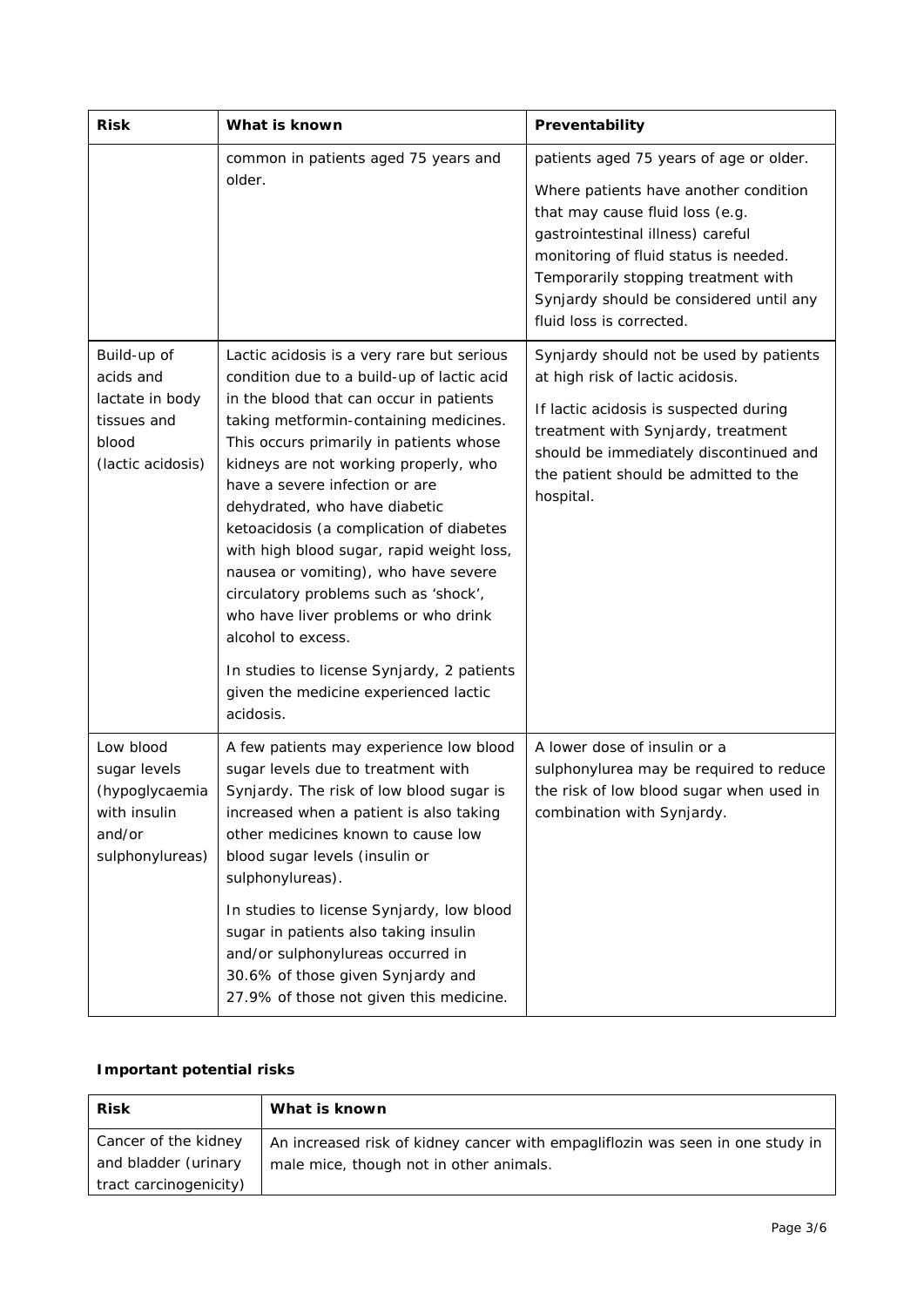| <b>Risk</b>                         | What is known                                                                                                                                                                                                                                                                                                                                                                                                                              |
|-------------------------------------|--------------------------------------------------------------------------------------------------------------------------------------------------------------------------------------------------------------------------------------------------------------------------------------------------------------------------------------------------------------------------------------------------------------------------------------------|
|                                     | In patients given Synjardy, the number of patients who developed cancer of<br>the kidney (2 patients) or bladder (2 patients) was low and comparable to<br>placebo. There is no obvious way that Synjardy could increase the risk of<br>kidney tumours.                                                                                                                                                                                    |
| Kidney injury<br>(renal impairment) | Because of the way empagliflozin works there is a risk of effects on the<br>kidneys that could reduce their function (renal impairment). Decreased kidney<br>function might be more common in elderly patients (75 years and older).<br>In studies to license Synjardy, the percentage of patients with kidney<br>impairment was low (0.7% of those given Synjardy and 0.3% of those given<br>placebo and metformin).                      |
| Liver injury                        | Liver injury is considered an important potential risk of empagliflozin alone,<br>due to small changes observed in laboratory tests looking at liver function.<br>The percentage of Synjardy patients with liver injury has been low (1.6%) and<br>any relationship to treatment with the medicine has not been established.                                                                                                               |
| Bone fracture                       | Bone fracture is considered an important potential risk because it has been<br>seen with other medicines of the same class as empagliflozin. The percentage<br>of Synjardy patients with bone fractures was low (1.5%) and bone fracture<br>was no more common with Synjardy than with placebo. No loss in bone<br>mineral density (a measure of bone strength) was observed after 1 and 2<br>years of treatment with empagliflozin alone. |

# *Missing information*

| <b>Risk</b>           | What is known                                                                   |
|-----------------------|---------------------------------------------------------------------------------|
| Children              | Synjardy has not been studied in patients younger than 18 years. Children       |
| (paediatric patients) | should not take Synjardy.                                                       |
| Elderly patients      | Since elderly patients are at increased risk of adverse events from medicines,  |
|                       | post-marketing safety information will be collected regarding treatment of the  |
|                       | elderly.                                                                        |
| Pregnancy/            | Synjardy has not been investigated in pregnant and/or breastfeeding women.      |
| breastfeeding         | Empagliflozin and metformin have not been shown to produce abnormalities        |
|                       | during development in the womb. Due to a lack of information regarding          |
|                       | human use, women should not be treated with Synjardy during pregnancy and       |
|                       | breastfeeding.                                                                  |
| Clinical impact of    | Small increases in laboratory values for blood fats (lipids) were seen in all   |
| altered blood fats    | treatment groups in the clinical studies with empagliflozin alone. No increased |
| (dyslipidaemia)       | cardiovascular risk (risk of effects on the heart and circulation) is expected  |
|                       | during Synjardy treatment.                                                      |
| Long-term safety      | Experience with long-term safety is currently limited, the maximum exposure     |
| (particularly         | in completed studies being up to 2 years. Long-term studies are ongoing.        |
| cardiovascular)       | Clinical data did not reveal an increase in the risk of cardiovascular events   |
|                       | following the use of Synjardy.                                                  |
| Concomitant use with  | Synjardy has not been studied in combination with certain diabetes medicines    |
| GLP-1 analogues       | known as GLP-1 analogues.                                                       |
| Long-term safety      | A small numerical difference in melanoma (a type of skin cancer) was            |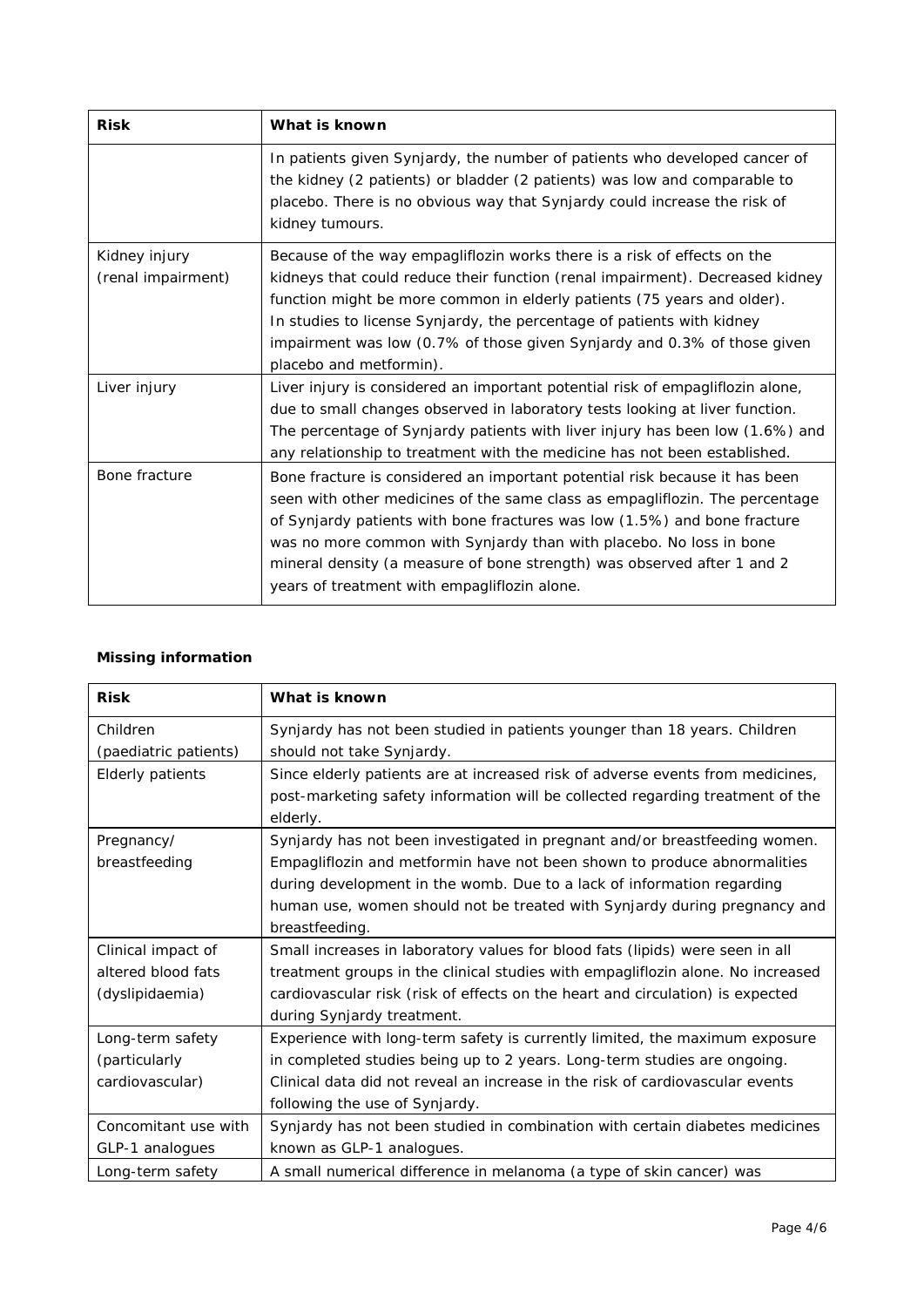| <b>Risk</b> | What is known                                                                                                                                       |
|-------------|-----------------------------------------------------------------------------------------------------------------------------------------------------|
| (melanoma)  | observed between Synjardy and placebo in clinical trials. The percentage of                                                                         |
|             | patients with malignancy was low (less than 0.11%). There is no obvious way<br>that Synjardy could increase the risk of cancer, including melanoma. |

# **Summary of risk minimisation measures by safety concern**

All medicines have a summary of product characteristics (SmPC) which provides physicians, pharmacists and other healthcare professionals with details on how to use the medicine, and also describes the risks and recommendations for minimising them. Information for patients is available in lay language in the package leaflet. The measures listed in these documents are known as 'routine risk minimisation measures'.

The SmPC and the package leaflet are part of the medicine's product information. The product information for Synjardy can be found on **Synjardy's EPAR page**.

This medicine has no additional risk minimisation measures.

#### **Planned post-authorisation development plan**

| List of studies in post-authorisation development plan |  |
|--------------------------------------------------------|--|
|                                                        |  |

| Study/activity<br>(including study<br>number)                                                                                | <b>Objectives</b>                                                                                                                                                                                                      | Safety concerns<br>/efficacy issue<br>addressed                                                                                                                                                                            | <b>Status</b> | <b>Planned date for</b><br>submission of<br>(interim and)<br>final results                                  |
|------------------------------------------------------------------------------------------------------------------------------|------------------------------------------------------------------------------------------------------------------------------------------------------------------------------------------------------------------------|----------------------------------------------------------------------------------------------------------------------------------------------------------------------------------------------------------------------------|---------------|-------------------------------------------------------------------------------------------------------------|
| Long-term CV<br>safety study<br>1245.25                                                                                      | To evaluate long-<br>term<br>cardiovascular<br>safety of<br>empagliflozin in<br>patients with type<br>2 diabetes and<br>increased<br>cardiovascular<br>risk; patients<br>treated with<br>Synjardy will be<br>included. | Long-term safety<br>(particularly<br>cardiovascular),<br>dyslipidaemia,<br>concomitant use<br>of GLP-1<br>analogues, urinary<br>tract cancer, bone<br>fracture, missing<br>long-term safety<br>information on<br>melanoma. | Started       | Event driven, final<br>results 4 <sup>th</sup> quarter<br>of 2015.                                          |
| PASS (trial<br>1245.96) to<br>assess the risk of<br>renal and liver<br>injury, and urinary<br>tract and genital<br>infection | To evaluate the<br>risk of urinary<br>tract and genital<br>infection, and<br>acute kidney and<br>liver injury<br>resulting in<br>hospitalisations, in<br>patients treated                                              | Urinary tract<br>infection, genital<br>infection, acute<br>kidney failure,<br>liver injury.                                                                                                                                | Planned       | Will depend on<br>patient uptake;<br>submission date to<br>be determined in<br>the final trial<br>protocol. |